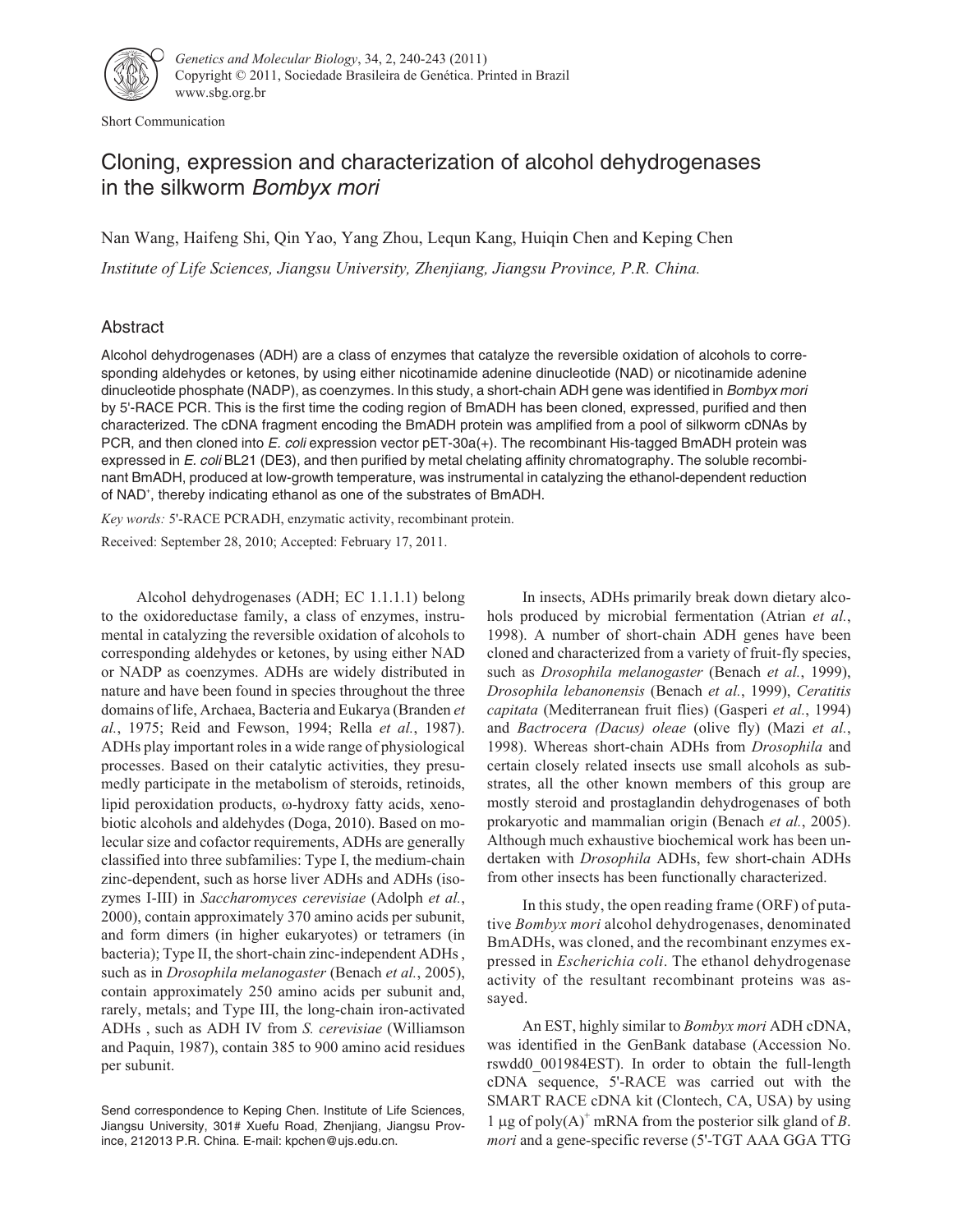CAG TGT CAG TGG-3') and forward primer (5'-AAG CAG TGG TAT CAA CGC AGA GT-3') both obtained from Clontech. Specific bands were retrieved, subcloned into pMD-18T vector and identified as a 773 bp cDNA fragment by DNA sequencing. A 1104 bp cDNA sequence containing a complete 822 bp ORF (GenBank accession number DQ512730) encoding a 274 amino acid protein with conserved short-chain ADH domain was obtained from alignment of the obtained fragment and EST.

By comparing the new identified sequence with contigs of *B. mori* genome in GenBank using BLAST and SIM4, five exons and four introns were revealed. The orthologous sequences retrieved from the NCBI database indicated identity of the deduced amino acid sequence of BmADH (GenBank accession no.NP\_001037610.1) to be 32%, 31% and 30% with the *Homo sapiens* 15-hydroxyprostaglandin dehydrogenase (Hs15HPGDH), *D. lebanonensis* alcohol dehydrogenase (DlADH) and *D. melanogaster* alcohol dehydrogenase (DmADH), respectively (Figure. 1). On numbering DmADH, the triad of active site residues, Ser139, Tyr152 and Lys156, intimately involved in the enzyme reaction, were found to be conserved in the BmADH protein (Figure. 1).

BmADH specific primers, the forward 5'-GGGGA TCCATGGCACCGGATTTCGTG-3' with a *BamHI* site, and reverse 5'-CCCTCGAGCTATGTCTTGGAGAGTA TTTGGAAG-3' with an *XhoI* site, were designed to amplify the ORF of a putative BmADH gene from a pool of

| DmADH        | -------MSFTLTNKNVIFVAGLGGIGLDTSKELLKRDLKNLVILDRIENPAAIAELKAI 53  |  |
|--------------|------------------------------------------------------------------|--|
| D1 ADH       | ---------MDLTNKNVTFVAALGGTGLDTSRFLVKRNLKNFVTLDRVFNPTALAFLKA T_51 |  |
| BmADH        | MAPDFVKRFVDVDDKVFLVTGGAAGVGAGLVKALLFENARHVAFLDVADREGAALEAQLI 60  |  |
| Hs15HDPGDH   | ---------MHVNGKVALVTGAAQGIGRAFAEALLLKGAK-VALVDWNLEAGVQCKAALD 50  |  |
|              | 1 *1 .1 1 .11 :1*<br>2010年10月10日 米1米                             |  |
| DmADH        |                                                                  |  |
|              | N--PKVTVTFYPYDVTVPIAETTKLLKTIFAQLKTVDVLINGAGIL--DDHQIERTIAVN 109 |  |
| D1ADH        | N--PKVNITFHTYDVTVPVAESKKLLKKIFDQLKTVDILINGAGIL--DDHQIERTIAIN 107 |  |
| BmADH        | IKFGALRVKFIKCDVGD-ERQLASAYKQVLDKYKRLDGVINSAAVLSVDDNSFNRMIDIN 119 |  |
| Hs15HDPGDH   | EQFEPQKTLFIQCDVAD-QQQLRDTFRKVVDHFGRLDILVNNAGVN--NEKNWEKTLQIN 107 |  |
|              | $\star$<br>skok                                                  |  |
| DmADH        | YTGLVNTTTAILDFWDKRKGGPGGIICNIGSVTGFNAIYQVPVYSGTKAAVVNFTSSLAK 169 |  |
| D1ADH        | FTGLVNTTTAILDFWDKRKGGPGGIIANICSVTGFNAIHQVPVYSASKAAVVSFTNSLAK 167 |  |
| <b>BmADH</b> | FTGTVNSTLKALDIMGADKGGSGGVIVNISSLLALNLTSHLPVYAATKAAVLQFSIRMGT 179 |  |
| Hs15HDPGDH   | LVSVISGTYLGLDYMSKQNGGEGGIIINMSSLAGLMPVAQQPVYCASKHGIVGFTRSAAL 167 |  |
|              | 1. 1. * ** . 1** **(* *1 *1 . 1 ***. . 1* . 11 *1                |  |
|              |                                                                  |  |
| DmADH        | LAPITG--VTAYTVNPGITRTTLVHKFN-----SWLDVEPQVAEKLLAHPTQPSLACAE 221  |  |
| D1ADH        | LAPITG--VTAYSINPGITRTPLVHTFN-----SWLDVEPRVAELLLSHPTQTSEQCGQ 219  |  |
| <b>BmADH</b> | QEQFTRTKVRVLSVCLGPTDTAILYKNNL----TKFDTEYAPCLSSRAPVRQRVESAVK 234  |  |
| Hs15HDPGDH   | AANLMNSGVRLNAICPGFVNTAILESIEKEENMGQYIEYKDHIKDMIKYYGILDPPLIAN 227 |  |
|              | 米 11 米、米11 . 1<br>$\mathbb{R}^n$<br>$\mathbb{R}^n$               |  |
| DmADH        | NFVKAIELNONGAIWKLDLGTLEAIOWTKHWDSGI----- 256                     |  |
| D1ADH        | NFVKAIEANKNGAIWKLDLGTLEAIEWTKHWDSHI----- 254                     |  |
| <b>BmADH</b> | GILEVINKASTGDTWIVES-DKPAYDFTQNISEAFQILSKT 274                    |  |
| Hs15HDPGDH   | GLITLIEDDALNG-AIMKITTSKGIHFQDYDTTPFQAKTQ- 266                    |  |
|              |                                                                  |  |
|              | $.11 *1$<br>٠.<br>1.111                                          |  |

**Figure 1** - Amino acid sequence alignment of deduced BmADH, *Homo sapiens* 15-hydroxyprostaglandin dehydrogenase (Hs15HPGDH), *D. lebanonensis* alcohol dehydrogenase (DlADH), and *D. melanogaster* alcohol dehydrogenase (DmADH). Accession numbers are NP\_001037610.1, P15428, P10807 and P00334, respectively. \* indicates identical residues; \* indicates enzyme active-center residues; : indicates conserved residues; . indicates semi-conserved residues.

silkworm cDNAs. The tissue expression profile of BmADH was investigated, through RT-PCR analysis of total RNAs isolated from silk glands, malpighian tubules, spermaries, eggs, fat body, ovaries, ganglia, hemocytes, epidermis, hindgut, and midgut of fifth instar larvae. BmADH transcripts were detected in all the examined tissues. The expression levels in hemocytes and the hindgut were higher, when compared to those in other tissues (Figure. 2).

The PCR product, first ligated into the pMD18-T vector using T4 DNA ligase, was then transformed into *E*. *coli* TG1. A fragment, between *BamHI* and *XholI* and containing the BmADH gene, was excised from the recombinant plasmid. The purified fragment was subcloned into the pET-30a(+) expression vector and transformed into *E*. *coli* BL21 (DE3). DNA sequencing confirmed correct BmADH ORF fusion to the N-terminal 6xHis tag.

To express recombinant protein, a freshly transformed colony was cultured in LB medium with kanamycin (50  $\mu$ g/mL) at 37 °C, with vigorous shaking. So as to obtain a soluble protein, on  $OD_{600}$  reaching 0.6, BmADH expression was induced with IPTG (final concentration 0.4 mM), and further cultured at 16 °C for 20 h. SDS-PAGE analysis of the *E.coli* lysate revealed that recombinant protein was expressed and the molecular mass was about 31 kDa. The expression of 6xHis-tagged BmADH was confirmed by mouse anti-6xHis monoclonal antibody (1:500 dilution) for 2 h, followed with peroxidase-conjugated goat anti-mouse IgG (1:1000 dilution) for another 2 h to display color, as described previously (Huo *et al.*, 2010).

For purification of recombinant BmADH protein, *E*. *coli* BL21 cells were harvested by centrifugation (4500 x g, 4 °C, 15 min). The cell pellet was resuspended in buffer A (50 mM sodium phosphate, 300 mM NaCl, 1 mM EDTA, 0.5 mM PMSF, pH 8.0), the resultant cell-suspension then being lysed by sonication. The lysate was clarified by centrifugation (16,000 x g, 4  $\degree$ C, 25 min). The supernatant was then loaded onto a Ni-NTA affinity column (Qiagen). Purification conditions were standardized by optimizing the pH , the concentrations of salt and imidazole. After washing the captured column with 50 mM imidazole, the fusion protein was eluted with 250 mM imidazole. The eluted protein was dialyzed against buffer B (50 mM sodium phosphate, 150 mM NaCl, pH 7.5) at 4 °C. The concentration of protein was determined by the Bradford



**Figure 2** - Expression profile of the BmADH gene in various tissues of *B. mori*. Top: lane1, silk gland; lane 2, malpighian tubule; lane 3, spermarium; lane 4, egg; lane 5, fat body; lane 6, ovary; lane 7, ganglion; lane 8, hemocytes; lane 9, epidermis; lane 10, hindgut; lane 11, midgut. An actin gene of *B. mori* was used as internal control in the corresponding tissues.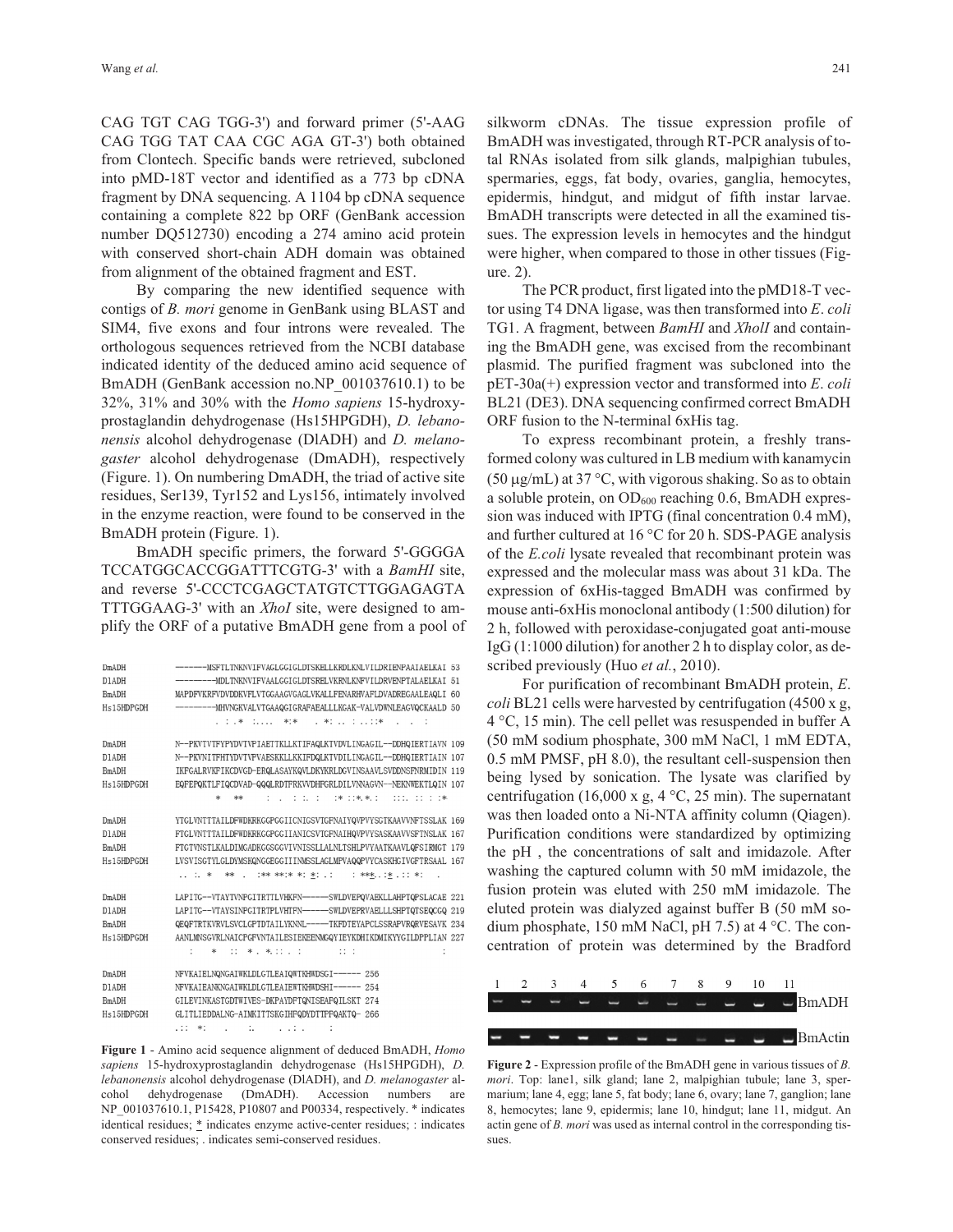method, the estimated purity being over 80%, according to SDS-PAGE analysis (Figure 3A).

The specific bands corresponding to BmADH proteins were analyzed by an ultraflex MALDI-TOF-TOF instrument (Bruker, Germany), whereupon twelve peptide fragments were identified. Peptide mass fingerprinting (PMF) was performed by comparing the masses of identified peptides to those of hypothetical tryptic peptides for proteins in a non-redundant NCBI database, using the MASCOT search engine. BmADH was clearly identified, with a MOWSE score of 86. The sequences of the 12 identified peptide fragments accounted for 45% of amino acid sequences in BmADH.

The catalyzing activity of recombinant BmADH was assayed spectrophotometrically by measuring the increase in absorbance at 340 nm, following the reduction of  $NAD^+$ to NADH in a solution containing substrate ethanol, as described by Oudman *et al.* (1991). Briefly, 3 mL of reaction buffer (50 mM NaOH/Glycine buffer, pH 9.0, 0.67 M ethanol and 8 mM NAD<sup>+</sup>) were incubated at 25  $\rm{^{\circ}C},$  and the reaction was initiated by adding 0.1 mL of purified proteins. The rate of increase at  $A_{340}$  in the first 6 min was in linear range and was recorded. The rate of increase for the reaction buffer, but without a protein sample, was used as the blank. An extinction coefficient of  $6.22 \text{ mM}^{-1} \text{ cm}^{-1}$  for NADH was used for calculating enzyme activity (Zhang *et al.*, 2006). One unit of dehydrogenase activity is defined as 1  $\mu$ mol NAD<sup>+</sup> reduced per min. The enzyme specific-activity-calculation formula is as follows:  $(A_{340} \times V)/(6.22 \times b)$  $x$  W)where  $A_{340}$  is the change in absorbance at 340 nm per min ,V the final reaction volume, b the light path, and W the



**Figure 3** - Electrophoretic and enzymatic characterization and stability of BmADH. (A) SDS-PAGE stained with Commassie blue. M marker: lane 1 - lysate of host cells transformed with empty vector; lane 2 - lysate of host cells with BmADH expressionlane 3 - recombinant BmADH purified by Ni-NTA resin column. (B) Alcohol dehydrogenase specific activity, with BSA (bovine serum albumin) as negative control. A: cell lyaste of BL21 (DE3) with BmADH expression. B: purified BmADH protein. Data represent mean  $\pm$  S.D. \* indicates p < 0.01 compared to BSA. (C) Stability of alcohol dehydrogenase activity at different pHs and temperatures. Each point represents the average of duplicate determination.

amount of protein in the reaction system. A non-related protein bovine serum albumin (BSA) was used as negative control. Purification of recombinant BmADH by the Ni-NTA column increased specific dehydrogenase activity around 6-fold to 80 unit/mg (Figure 3B). This specific recombinant BmADH activity, measured by ethanol-dependent reduction of the  $NAD<sup>+</sup>$  reaction, was comparable to ADH activity assayed in whole-larval homogenates of *D. lebanonensis* (0.5-1 unit/mg) (Geer *et al.*, 1988).

Enzyme pH stability was determined by measuring enzymatic activity under standard enzyme assay conditions, at various pH levels ranging from 4.0 to 10.0. The following 0.1 M buffer systems of varying pH were used: acetate buffer (NaAc-HAc) for pH 4.0; phosphate buffer (NaH2PO4-Na2HPO4) for pH 7.0; and NaOH/glycine buffer for pHs 8.0, 9.0 and 10.0. Stability was determined by measuring specific enzymatic activity under standard enzyme assay conditions after incubating the enzyme solution for 10 min at temperatures of 16, 20, 25, 30 and 37 °C. The results obtained showed that enzyme presented high stability at pH 8.0-9.0, thermal stability being completely maintained up to 25 °C, after which activity gradually decreased (Figure 3C). In fact, many ADHs are generally unstable, low stability often hampering their industrial application (Hirakawa *et al.*, 2004)

In summary, for the first time, a *B. mori* ADH gene was identified and the recombinant BmADH enzyme experimentally characterized. Soluble recombinant BmADH proteins from *E. coli* were produced to determine substrate specificity. In the oxidoreduction reaction, BmADH catalyzed the reduction of  $NAD<sup>+</sup>$  to NADH in the presence of ethanol, whereby the inference that ethanol was a substrate of BmADH, and that the latter might be involved in ethanol metabolism in *B. mori*.

## Acknowledgments

This work was supported by grants from the Jiangsu Sci-Tech Support Project-Agriculture (No. BE2008379), the National Program of High-tech Research and Development (863 High-Tech Program, No. 2008AA10Z145), and the National Natural Science Foundation (No. 30871826).

### References

- Adolph HW, Zwart P, Meijers R, Hubatsch I, Kiefer M, Lamzin V and Cedergren-Zeppezauer E (2000) Structural basis for substrate specificity differences of horse liver alcohol dehydrogenase isozymes. Biochemistry 39:12885-12897.
- Atrian S, Sanchez-Pulido L, Gonzalez-Duarte R and Valencia A (1998) Shaping of *Drosophila* alcohol dehydrogenase through evolution: Relationship with enzyme functionality. J Mol Evol 47:211-221.
- Benach J, Atrian S, Gonzalez-Duarte R and Ladenstein R (1999) The catalytic reaction and inhibition mechanism of *Drosophila* alcohol dehydrogenase: Observation of an enzyme-